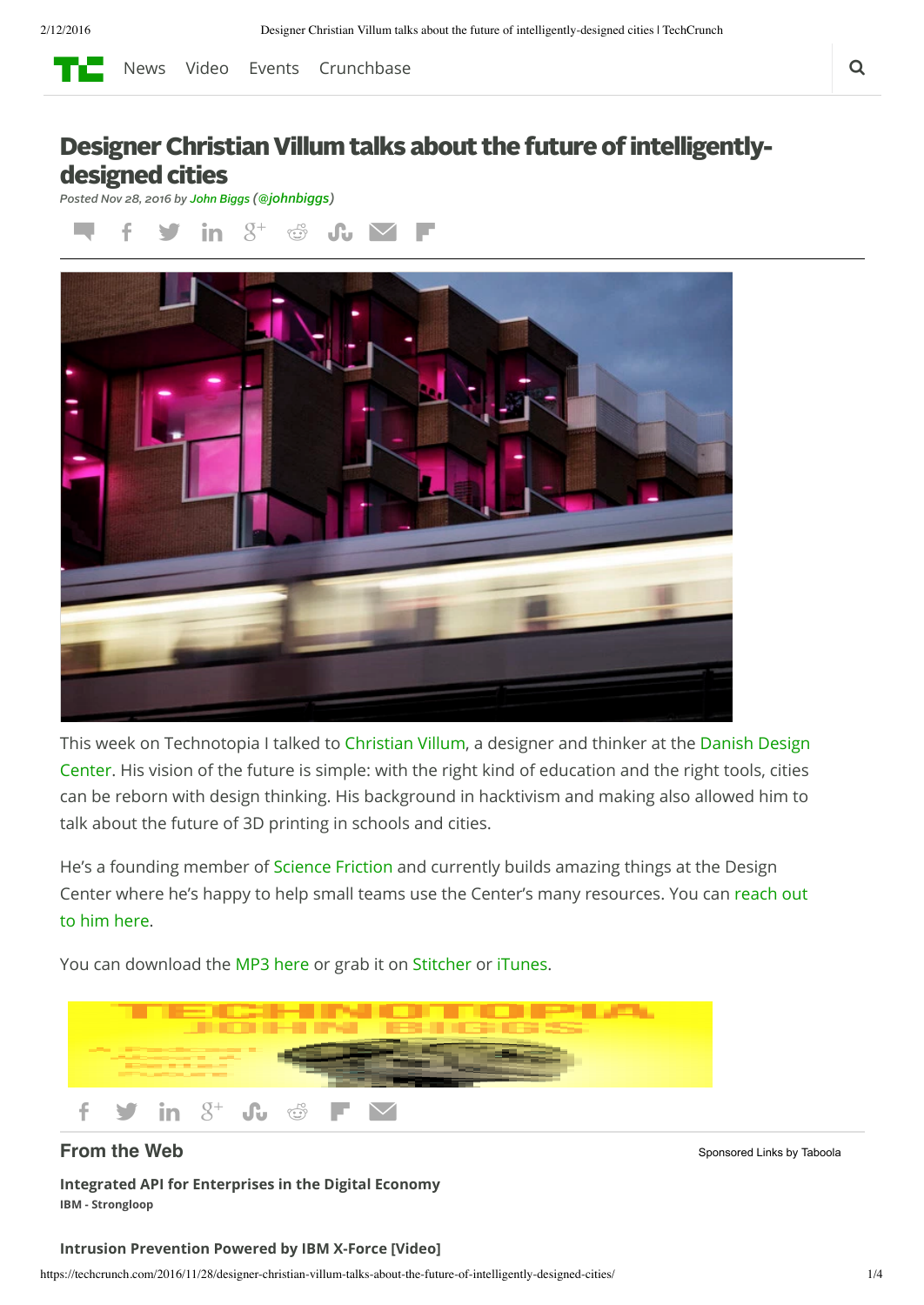

**[IBM Con](https://techcrunch.com/)tent** [News](https://techcrunch.com/) [Video](https://techcrunch.com/video/) [Events](https://techcrunch.com/events/) [Crunchbase](http://bs.serving-sys.com/BurstingPipe/adServer.bs?cn=tf&c=20&mc=click&pli=19183672&PluID=0&ord=[timestamp]&utm_source=taboola&utm_medium=referral)

**[Windows 10 – The Last Big Migration - Business Value Exchange \(BVEx\)](https://businessvalueexchange.com/blog/2016/11/16/windows-10-last-big-migration/?utm_source=taboola&utm_medium=referral)**

**CIO for HP**

#### **[Now You Can Track Your Car Using Your Smartphone](http://trknx.com/path/lp.php?trvid=10046&trvx=82ed3095&cid=12&utm_term=aol-techcrunch) Trackr Bravo**

**FEATURED STORIES**



### **LATEST FROM TECHCRUNCH**

| n H | TechCrunch Disrupt London Hackathon is tomorrow, get your tickets and meet our MCs<br>50 MINUTES AGO   MATT BURNS   |
|-----|---------------------------------------------------------------------------------------------------------------------|
| n H | WeChat, China's top messaging app, no longer tells users when it censors their messages<br>1 HOUR AGO   JON RUSSELL |
|     | Reports of a Facebook fake news detector are apparently a plugin                                                    |

10 HOURS AGO | TAYLOR HATMAKER, JOSH CONSTINE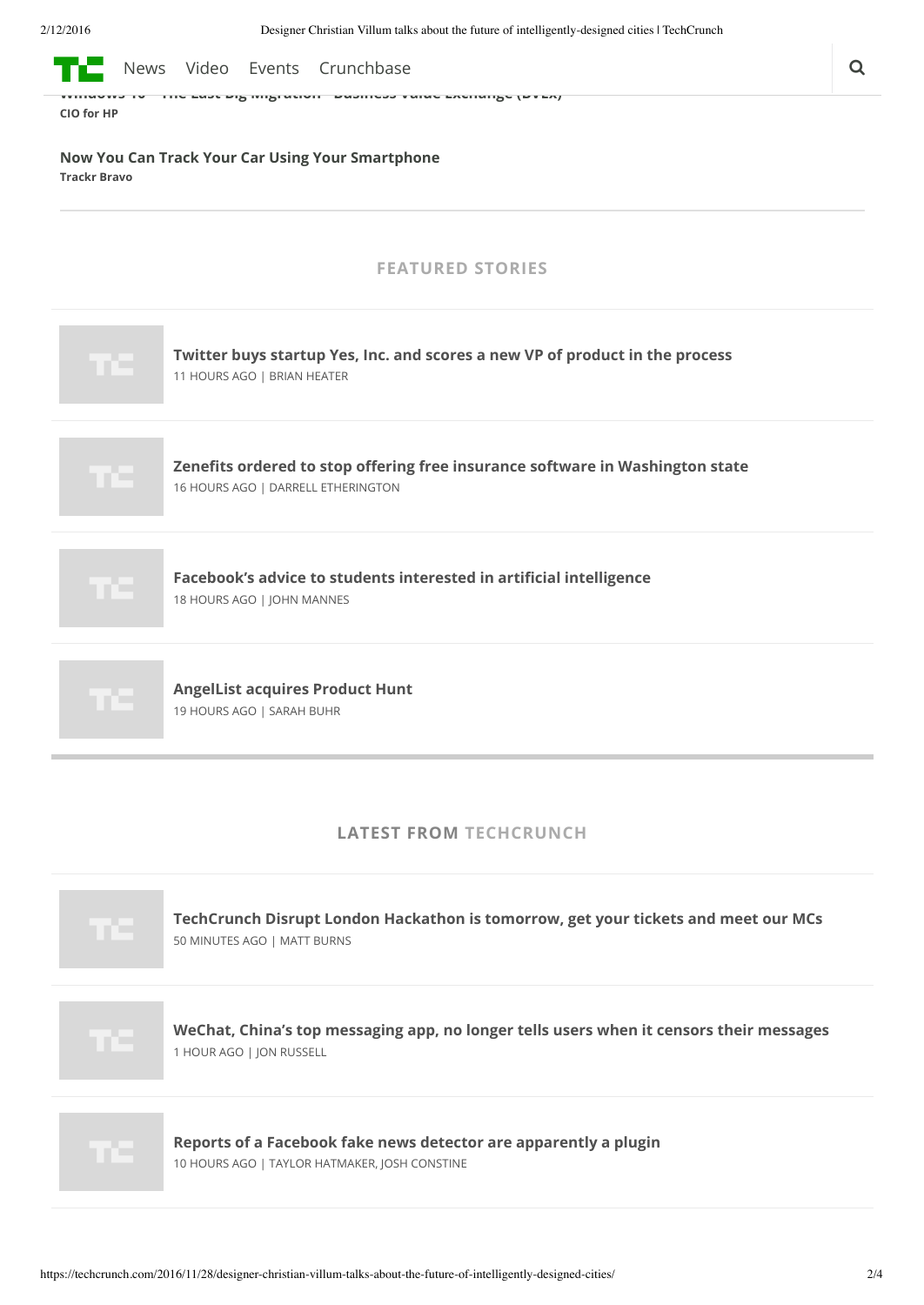

# **Crunch** Network

[News](https://techcrunch.com/)

[Video](https://techcrunch.com/video/)

[Events](https://techcrunch.com/events/)

[Crunchbase](http://www.crunchbase.com/)

[TechCrunch Store](http://techcrunchstore.com/)

## About

[Staff](https://techcrunch.com/about/) [Contact Us](https://techcrunch.com/contact/) [Advertise With Us](https://techcrunch.com/advertise/) [Event & Editorial Calendar](https://techcrunch.com/advertisement-events-calendar/) [Send Us A Tip](https://techcrunch.com/got-a-tip/)

# International

[China](http://techcrunch.cn/)

[Europe](https://techcrunch.com/europe/)

[Japan](http://jp.techcrunch.com/)

# Follow TechCrunch